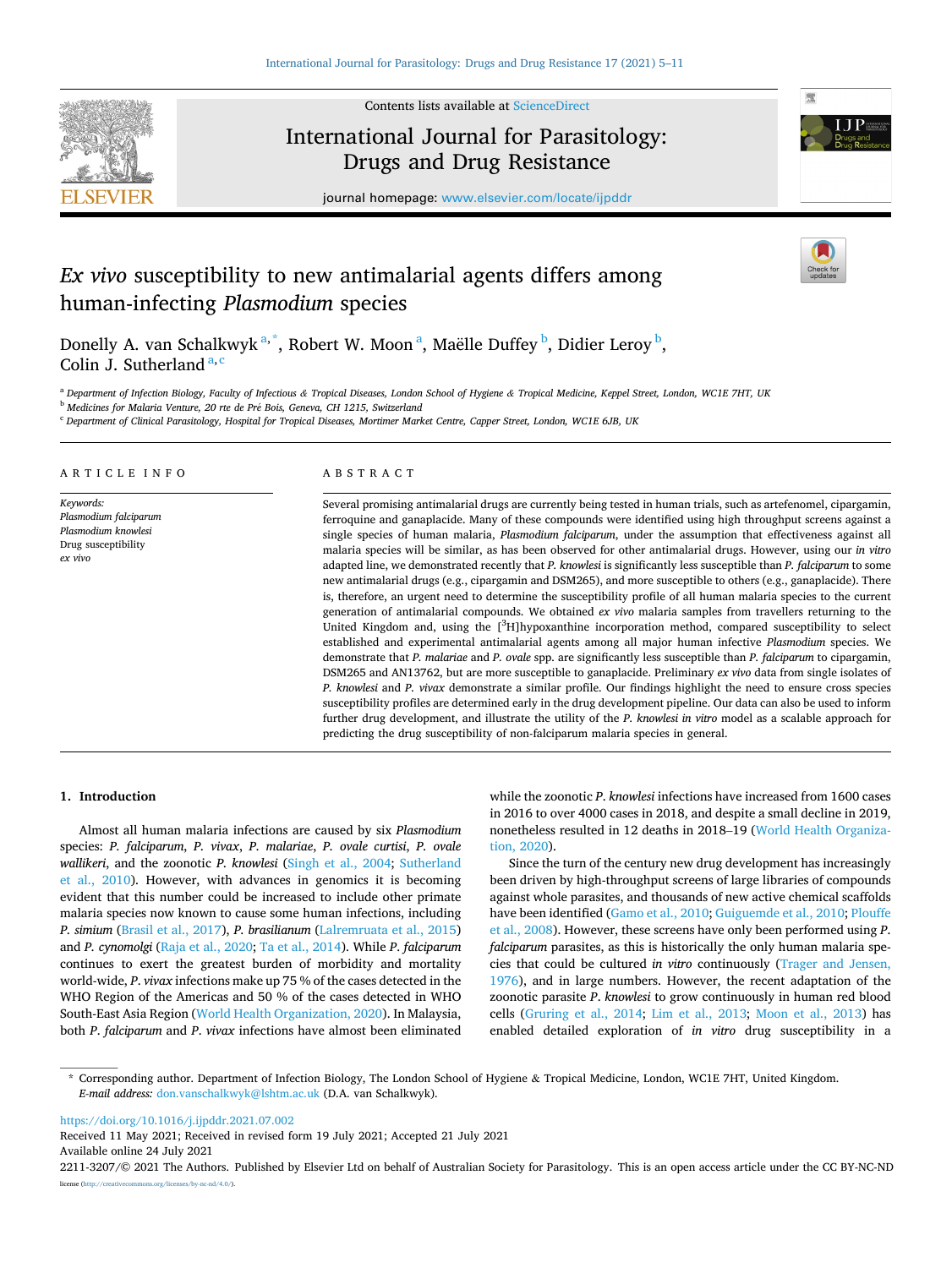non-falciparum parasite species. Furthermore, both species can be cultivated *in vitro* under identical conditions allowing for a direct comparison of drug susceptibility ([van Schalkwyk et al., 2017](#page-6-0)). Using the *P*. *knowlesi in vitro* model we have shown recently that some existing and experimental antimalarial agents exhibit large and significant species differences in susceptibility [\(van Schalkwyk et al., 2017](#page-6-0), [2019\)](#page-6-0). It remains an open question as to whether the other human-infecting malaria species (e.g., *P. vivax, P. malariae or P. ovale* spp.) are more like *P*. *falciparum* or *P*. *knowlesi* in their drug susceptibility profiles. In the absence of *in vitro* continuous cultivation methods for these other human malaria species, it is necessary to use *ex vivo* drug assays to obtain drug susceptibility data.

For this study, we developed the following two hypotheses: (a) that there are significant species differences in drug susceptibility, particularly to some of the newer antimalarials under development, and (b) that the drug susceptibility profiles of *P*. *vivax*, *P*. *malariae* and *P*. *ovale* spp. will be more similar to *P*. *knowlesi* than to *P*. *falciparum*, given their phylogenetic relatedness ([Rutledge et al., 2017\)](#page-6-0). In order to test these hypotheses we obtained infected whole blood samples representing the six common human-infecting malaria species from the Public Health England Malaria Reference Laboratory (MRL), United Kingdom. We then performed *ex vivo* drug susceptibility testing on short term cultures to compare the activity of a select panel of established and experimental antimalarial agents.

### **2. Materials and methods**

#### *2.1. Compounds*

Established antimalarial drugs and investigational compounds were supplied by the Medicines for Malaria Venture, Geneva, Switzerland. Chloroquine stocks were prepared in sterile distilled water and all other compounds were dissolved in DMSO. [<sup>3</sup>H]hypoxanthine monohydrochloride [1 mCi (37 MBq)] was purchased from PerkinElmer (Catalogue number: NET177001MC).

#### *2.2. ex vivo parasite sample acquisition*

Whole blood samples from all malaria species were obtained from the Malaria Reference Laboratory (MRL) at the London School of Hygiene & Tropical Medicine. All patient identifiers were removed and a code assigned to each sample. Samples received were typically between 500 μL and 2500 μL and species were confirmed by microscopy before use. Only mono-infections (i.e., no mixed species infections) were used in this study. Approval for the study was obtained by the Research Ethics Committee of the London School of Hygiene & Tropical Medicine (Application reference: 14710) and the National Health Service (NHS), London-Chelsea Research Ethics Committee (Application reference: 18/ LO/0738).

## *2.3. In vitro parasite cultivation*

*P*. *knowlesi* (clone A1-H.1) and *P*. *falciparum* (clone 3D7) were maintained in culture as described previously [\(van Schalkwyk et al.,](#page-6-0)  [2019\)](#page-6-0).

#### *2.4. Sample preparation*

Whole blood (*ex vivo*) samples were first transferred into microcentrifuge tubes. The samples were then centrifuged at 7000×*g* for 2 min after which the plasma and buffy coat was removed by aspiration. The infected erythrocytes were then washed twice with RPMI 1640 (Sigma product R5886). Parasites received, particularly non-falciparum species, are often present at low parasitaemia (*<*1 %). Therefore, for the drug susceptibility assays, parasite stocks were prepared at 2 % haematocrit without diluting the parasitaemia.

Comparison assays were set up with the *in vitro P. knowlesi* (clone A1- H.1) and *P. falciparum* (clone 3D7) lines. These drug susceptibility assays were initiated using stocks of unsynchronised parasites with the parasitaemia set to 0.1 % and haematocrit set to 2 %.

## *2.5. Drug susceptibility assays*

All drug susceptibility assays (*ex vivo* and *in vitro* parasites samples) were set up in media composed of RPMI 1640 supplemented with 25 mM Na<sub>2</sub>HCO<sub>3</sub>, 25 mM HEPES, 10 mM D-glucose, 2 mM L-glutamine, 25 mg/ mL gentamicin sulphate and 5 g/L AlbuMAX II.

Drug susceptibility assays were set up in 96-well, flat-bottom microplates in a final volume of 200 μL, as described previously ([van](#page-6-0)  [Schalkwyk et al., 2017](#page-6-0)). Typically, five drugs were screened in duplicate per plate. Tritiated hypoxanthine  $($ [ $^3$ H]hypoxanthine (0.25  $\mu$ Ci/well; 110 nM)) was added to each well at the beginning of the experiment.

The parasites were exposed to the drugs for one complete life cycle: 24 h for *P*. *knowlesi* (*ex vivo*), 27 h for *P*. *knowlesi* (*in vitro*), 48 h for *P*. *vivax*, *P*. *falciparum*, *P*. *ovale* spp., and 72 h for *P*. *malariae*. The plates were incubated at 37 ℃ in a modular incubation chamber (Billups-Rothenburg Inc.) under a gas mixture of 96 %  $N_2$ , 3 %  $CO_2$  and 1 %  $O_2$ . Upon termination of the assay, the plates were stored at  $-80$  °C overnight.

On the following day the 96-well plates were thawed at 37 ◦C for 1 h, and the contents harvested onto a glass fibre printed Filtermat A (PerkinElmer product 1450-421), using a 96-well cell harvester (Tomtec, Hamden, Conn.). Once dried, the filter is placed on a heating plate. A solid scintillator (Meltilex A, PerkinElmer product 1450-441) is placed over the filter and heated to 90  $^{\circ}$  C. Once the scintillator has melted into the filter, it is removed from the heating plate and allowed to cool and set at room temperature. The filter mat is then placed into a sample bag (PerkinElmer product 1450-432) and sealed. A Wallac Trilux 1450 Microbeta scintillation β-counter (PerkinElmer) is used to read the amount of radioactivity (in counts per minute) from the  $[^3H]$ hypoxanthine incorporated into parasite material trapped in the filter mats.

#### *2.6. Parasite DNA isolation*

Genomic DNA was extracted from 200 μL of whole blood from the EDTA specimen tube using the QIAamp DNA Blood Mini Kit (Qiagen, UK) as per the manufacturer's instructions. The DNA was stored at  $-80$  °C.

## *2.7. pfcrt genotyping*

The *Plasmodium falciparum* chloroquine resistance transporter (*pfcrt*) genotype was determined by multiplex real-time PCR. A small segment around codons 72–76 was amplified using a Rotorgene Q thermocycler (QIAGEN, Germany) in the presence of three dual-labelled probes complementary to CVMNK (FAM fluorophore), CVIET (JOE fluorophore) and SVMNT (ROX fluorophore), as described previously ([Sutherland et al., 2007](#page-6-0); [van Schalkwyk et al., 2013\)](#page-6-0). For data analysis, a threshold for each probe was set manually using positive and negative controls.

## *2.8. Plasmodium ovale species discrimination*

Discrimination between *Plasmodium ovale curtisi* and *Plasmodium ovale wallikeri* was achieved by quantitative real-time PCR (qPCR) of the *porbp2* locus, as described previously ([Oguike et al., 2011\)](#page-6-0).

## *2.9. Statistics*

 $P$  values for comparisons between  $EC_{50}$  values were calculated using Student's two-tailed *t*-test for unpaired samples.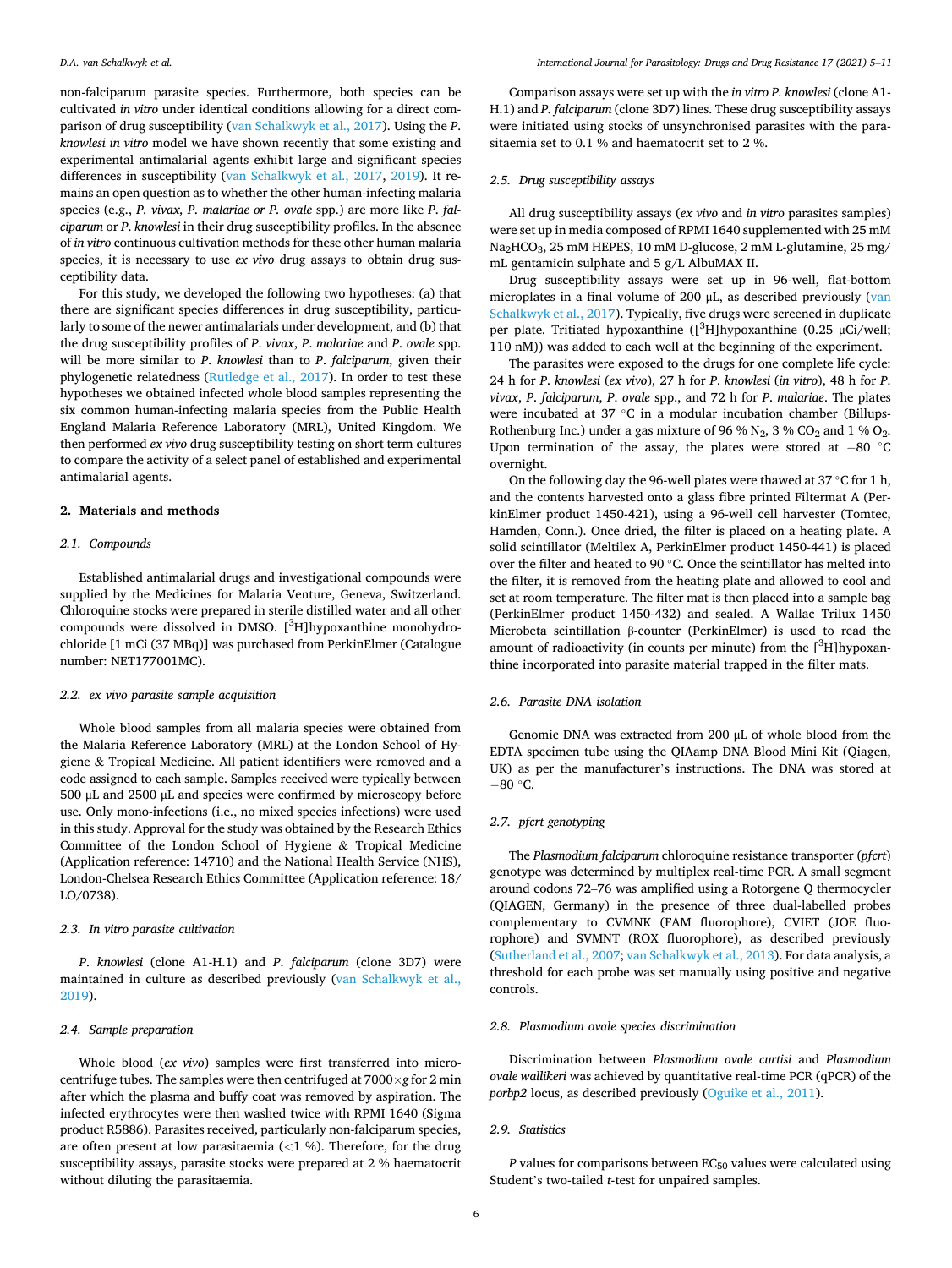#### <span id="page-2-0"></span>**3. Results**

#### *3.1. Sample acquisition*

We obtained 43 non-falciparum whole blood samples from the Malaria Reference Laboratory for our drug screens over the period from June 2018 to December 2019. Most of the samples were *Plasmodium ovale* spp. (21), followed by *P*. *vivax* (12) and *P*. *malariae* (9) (Supplementary Table 1). Only a single *P*. *knowlesi* sample was received for testing. In addition, we included seven *P*. *falciparum* samples for comparison of *ex vivo* drug susceptibility among human malaria species. Of the fifty whole blood samples received in total, not all harboured viable parasites that could be successfully assayed for drug susceptibility. *P*. *falciparum* and *P*. *malariae* samples were most likely to yield viable parasites for successful drug assays with 86 % (6/7 samples) and 78 % (7/9 samples), respectively (Supplementary Table 1). About a third of *P*. *ovale* assays (8/21 samples; 38 %) produced viable parasites for drug screening. *P*. *vivax* was the species least likely to yield viable parasites for drug assays with only a single sample producing data out of twelve received. The single *P*. *knowlesi* sample we received was viable. With the exception of the *P. knowlesi* (Malaysia) and *P. vivax* (Afghanistan) sample, all other samples were from patients that reported travel to countries in Africa (Supplementary Table 1).

## *3.2. Testing in vitro parasite lines under ex vivo assay conditions*

Before screening the *ex vivo* samples, we tested the viability of using the [ 3 H]hypoxanthine method on our *in vitro P*. *knowlesi* (A1-H.1) and *P*. *falciparum* (3D7) clones. In order to mimic the likely conditions for the *ex vivo* samples, asynchronous *in vitro* parasite lines were diluted to a low starting parasitaemia (0.1 %). After adding the parasites to the drug dilutions in the 96-well plate, the  $[^3H]$ hypoxanthine was added at the start of the experiment and drug + hypoxanthine exposure continued for a complete life cycle duration (27 h for *P*. *knowlesi* and 48 h for *P*. *falciparum*). The [ 3 H]hypoxanthine assay provided a sufficient signal to allow for growth inhibition to be measured in spite of the low starting parasitaemia of 0.1 %.

Table 1 reports the results of the drug susceptibility tests. By using asynchronous parasite populations, and considering also the different life cycle lengths of *P*. *knowlesi* versus *P*. *falciparum*, we expect natural variability in our  $EC_{50}$  determinations. Consequently, we regard only differences in  $EC_{50}$  values greater than 3-fold between species as

#### **Table 1**

Comparison of the susceptibility of the *in vitro* culture adapted *P*. *knowlesi* (A1- H.1 clone) and *P*. *falciparum* (3D7 clone) under *ex vivo* conditions. Asynchronized parasites set to a low starting parasitaemia of 0.1 % were exposed to drug dilutions for a complete life cycle, and [3H]hypoxanthine was added at the beginning of the experiment (see methods section for more details).

| Compound<br>Screened | $EC_{50}$ values $(nM)^{a}$                            |                                               | Fold                  | P-     |
|----------------------|--------------------------------------------------------|-----------------------------------------------|-----------------------|--------|
|                      | P. knowlesi<br>$(A1-H.1)$<br>clone)<br>27h<br>exposure | P. falciparum<br>(3D7 clone)<br>48 h exposure | Difference<br>(Pk/Pf) | value  |
| Chloroquine          | $8.83 + 0.65$                                          | $5.38 + 0.42$                                 | 1.64                  | 0.0046 |
| Dihydroartemisinin   | $0.48 + 0.04$                                          | $2.00 + 0.39$                                 | 0.24                  | 0.0080 |
| Pyronaridine         | $0.38 + 0.03$                                          | $0.40 + 0.08$                                 | 0.95                  | 0.8369 |
| Artefenomel          | $1.05 + 0.10$                                          | $2.70 + 0.34$                                 | 0.39                  | 0.0014 |
| Cipargamin           | $5.20 \pm 0.66$                                        | $1.03 + 0.15$                                 | 5.05                  | 0.0003 |
| Ganaplacide          | $2.98 + 0.42$                                          | $12.3 + 1.72$                                 | 0.24                  | 0.0004 |
| <b>DSM265</b>        | $44.9 + 9.49$                                          | $5.93 \pm 0.78$                               | 7.57                  | 0.0064 |
| AN13762              | $3763 + 798$                                           | $69.1 + 3.65$                                 | 54.46                 | 0.0006 |
|                      |                                                        |                                               |                       |        |

 $^{\rm a}$  EC<sub>50</sub> values report the mean  $\pm$  SEM from at least 4 experiments, and some up to six repeats, each performed in duplicate.

 $b$  p values are calculated by comparing EC<sub>50</sub> values for *P. falciparum versus P. knowlesi* using Student's two-tailed unpaired *t*-test.

potentially important. In Table 1 we show that chloroquine, pyronaridine and artefenomel are uniformly potent (EC<sub>50</sub> values  $<$  8.8 nM) and exhibit a less than 3-fold difference between species. For the other compounds there was a greater than 4-fold difference in  $EC_{50}$  values between species, with an almost 55-fold difference between species for compound AN13762. AN13762 was also the least potent of the drugs screened (Table 1). Ganaplacide and dihydroartemisinin provide two examples where *P*. *knowlesi* is more susceptible than *P*. *falciparum*. On the contrary, we demonstrate that *P*. *knowlesi* is less susceptible to cipargamin, DSM265 and AN13762 than *P*. *falciparum* (Table 1). For comparison, we performed the same drug screens on synchronised ring stage cultures of both species (Supplementary Table 2), which are expected to mimic *P. falciparum ex vivo* conditions. The EC<sub>50</sub> data for synchronised ring cultures (Supplementary Table 2) were very similar to those of asynchronous parasite cultures presented in Table 1.

Apart from dihydroartemisinin, these differences between species are very similar to those we reported previously using different metholodogy for measuring drug susceptibility (SYBR green I readout previously ([van Schalkwyk et al., 2019](#page-6-0); [van Schalkwyk et al., 2017\)](#page-6-0) versus [ 3 H]hypoxanthine used here, and 1 % starting parasitaemia versus 0.1 % used here). Some  $EC_{50}$  values reported in Table 1 are lower than those we reported previously (e.g., chloroquine, pyronaridine, DSM265) [\(van Schalkwyk et al., 2017\)](#page-6-0). This is likely due the lower starting parasitaemia (inoculum effect) and/or to the absence of 10 % serum in the growth media (serum binding) used in this study. Apart from pyronaridine ( $p = 0.8369$ ), all the EC<sub>50</sub> differences between species were significantly different (p *<* 0.0080). These data confirm our previous findings that *P*. *knowlesi* is less susceptible than *P*. *falciparum* to DSM265, cipargamin and AN13762, but is more susceptible to ganaplacide and dihydroartemisinin ([van Schalkwyk et al., 2017, 2019](#page-6-0)).

#### *3.3. ex vivo species differences*

In [Fig. 1](#page-3-0) we provide a graphic demonstration of the drug susceptibility data from the viable *ex vivo* samples received in the course of our study. For each drug, a single point in the graph represents the  $EC_{50}$ value averaged from a distinct, individual *ex vivo* sample assayed in duplicate. Not all drugs could be tested on all *ex vivo* parasites because of the small and variable volumes of sample received within the study. Also shown in [Fig. 1](#page-3-0) are the median  $EC_{50}$  values, which are then reported in [Table 2](#page-3-0) for a more detailed comparison. Statistical analyses were limited to comparisons with *P*. *falciparum*, *P*. *malariae* and *P*. *ovale* species and were not possible for *P*. *knowlesi* and *P*. *vivax* as only one sample was available for analysis in each case.

The results in [Fig. 1](#page-3-0) and [Table 2](#page-3-0) are summarised through the following key findings:

For chloroquine, across all species, most of the  $EC_{50}$  values are below 35 nM indicating that most *ex vivo* parasites remain susceptible to this antimalarial drug [\(Fig. 1](#page-3-0)). The one exception is a *P*. *falciparum* sample with a  $EC_{50}$  value of 85 nM. We suspected this parasite sample would harbour chloroquine-resistant parasites. Genotyping of archived DNA extracted from this sample confirmed the presence of only the chloroquine-resistant CVIET genotype, for amino acids 72–76 of PfCRT.

For dihydroartemisinin, pyronaridine and artefenomel, most EC<sub>50</sub> values were below 10 nM and showed little or no significant difference when comparing *P. falciparum* to *P. malariae* or *P. falciparum* to *P. ovale*  ([Table 2](#page-3-0);  $p \ge 0.0332$ ).

Cipargamin, DSM265 and AN13762 were more potent (≥5.66 fold) against *P. falciparum* than all the other species tested. For these compounds, the difference in susceptibility between *P. falciparum* and *P. malariae,* or *P. falciparum* and *P. ovale*, were all significant ([Table 2;](#page-3-0) p  $\leq 0.0126$ ).

Ganaplacide was the only new antimalarial compound with greater potency against non-falciparum species. *P. malariae* and *P. ovale* (median  $EC_{50}$  values  $<$  5 nM; [Table 2\)](#page-3-0) were significantly more susceptible to ganaplacide that *P. falciparum* (median  $EC_{50}$  value = 15.76 nM; P <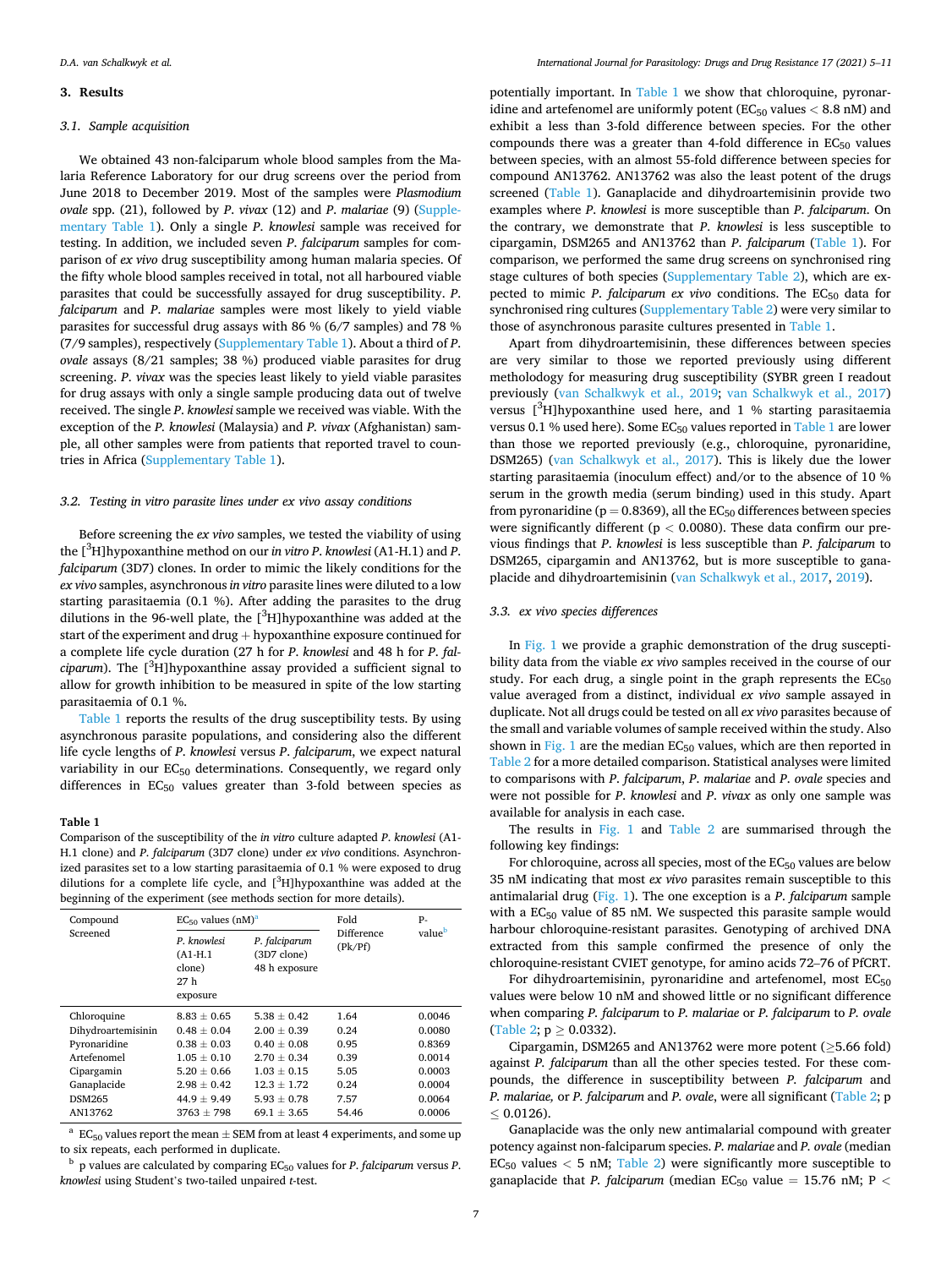<span id="page-3-0"></span>

**Fig. 1.** Susceptibility of human malaria species, obtained *ex vivo* through the Malaria Reference Laboratory (UK), to established and experimental antimalarial drugs. Each data point for a particular drug shows the average  $EC_{50}$  value from duplicate assays on a single, distinct *ex vivo* sample (i.e., no repeats). Median EC50 values and the 95 % confidence value are shown for *P*. *falciparum*, *P*. *malariae* and *P*. *ovale species*. For *P*. *knowlesi* and *P*. *vivax* only one *ex vivo*  sample was successfully screened for  $EC_{50}$  data. Not all drugs could be tested against all *ex vivo* parasites because of small and variable volumes of sample received within the study.

## 0.0236).

## **4. Discussion**

We have reported previously on species differences in the susceptibility of *Plasmodium falciparum* and *Plasmodium knowlesi* to antimalarial drugs, such as cipargamin, DSM265, ganaplacide and proguanil ([van](#page-6-0)  [Schalkwyk et al., 2017](#page-6-0), [2019](#page-6-0), [2020](#page-6-0)). These data have been generated using *in vitro* culture-adapted lines. Whether these susceptibility differences exist in the other species, and whether these different susceptibilities are more comparable to the *P*. *knowlesi* phenotype or *P*. *falciparum* phenotype, is challenging to assess in the absence of routine *in vitro* culture systems for these other species. One way of assessing the *in vitro* drug susceptibility of parasite species lacking representative culture-adapted lines is through using an *ex vivo* platform, where infected erythrocytes are removed from the patient and exposed to serial dilutions of drugs in a 96-well plate. These parasites are then allowed to grow for a period of time (up to one complete life cycle usually, as they do not re-invade if not culture-adapted) and the survivors can be quantified using either microscopy or measuring [<sup>3</sup>H]hypoxanthine incorporation ([Chaorattanakawee et al., 2017](#page-5-0); [Fatih et al., 2013](#page-5-0); [Kaewpongsri et al., 2011;](#page-5-0) [Mbaye et al., 2017](#page-5-0); [Rangel et al., 2018](#page-6-0)). Obtaining *ex vivo* non-falciparum parasites is a challenge, especially in a non-endemic setting such as the UK. Some of these challenges include: obtaining large numbers of samples, getting hold of viable parasites for drug assays in a timely manner, and obtaining mono-infections (as mixed infections are often present). We made use of the Malaria Reference Laboratory (MRL) as our source of *ex vivo* parasites.

The MRL is an essential resource of reference-level expertise for the surveillance of malaria infections within the United Kingdom, providing also diagnostic and advisory services. Suspected or confirmed malaria specimens are sent to the MRL by post or courier. Two thick and two thin films are requested from each sending laboratory together with a recommended minimum of 3.0 mL of EDTA-treated blood. The MRL confirms the diagnosis of malaria infection by microscopy and extracts DNA from the blood sample for additional PCR confirmation. Some blood is also archived in case further analyses are required. Despite the length of time over which the study was run, only a small number of viable samples were obtained for our drug screens (Supplementary Table 1). Among the reasons for the limited number of samples of non-falciparum species were: (a) blood sample volume received was too small to provide excess for our drug screening above that required for characterization and archiving by the MRL, (b) the sample received through the post was too old to yield viable parasites, (c) samples contained mixed species infections, and (d) parasitaemia was too low to generate a signal with the  $[^3H]$ hypoxanthine method.

We employed the tritiated hypoxanthine  $(I^3H]$ hypoxanthine) method [\(Desjardins et al., 1979\)](#page-5-0) to measure drug susceptibility of our *ex vivo* samples. Live parasites take up [ 3 H]hypoxanthine and incorporate it

#### **Table 2**

Comparison of the susceptibility of the ex vivo Plasmodium species. Parasites were exposed to serial drug dilutions for a complete life cycle, and [<sup>3</sup>H]hypoxanthine was added at the beginning of the experiment (see methods section for more details).

| Compound screened  | Median $EG_{50}$ values $(nM)^{a}$ (range) |                     |                     |             |           | Fold Difference (p-value) |                |                      |            |
|--------------------|--------------------------------------------|---------------------|---------------------|-------------|-----------|---------------------------|----------------|----------------------|------------|
|                    | P. falciparum                              | P. malariae         | P. ovale spp.       | P. knowlesi | P. vivax  | Pm/Pf                     | Po/Pf          | $Pk/Pf$ <sup>D</sup> | $P_V/Pf^D$ |
| Chloroquine        | 22.61 (3.85-85.0)                          | 16.38 (9.77-34.4)   | $5.69(4.16-24.3)$   | 6.18        | 18.46     | 0.72(0.4247)              | 0.25(0.1130)   | 0.27                 | 0.82       |
| Dihydroartemisinin | 1.30 (0.94–2.57)                           | $5.45(2.27-20.0)$   | $1.23(0.77 - 5.92)$ | 1.64        | 0.42      | 4.19 (0.0420)             | 0.95(0.5639)   | 1.26                 | 0.32       |
| Pyronaridine       | $0.57(0.11-1.49)$                          | $2.57(0.88 - 4.41)$ | $1.63(0.39 - 7.47)$ | 1.86        | ND        | 4.51 (0.0332)             | 2.86 (0.1223)  | 3.26                 | <b>ND</b>  |
| Artefenomel        | $0.76(0.26 - 1.63)$                        | $1.72(0.55 - 2.89)$ | $0.78(0.76 - 0.80)$ | 3.43        | <b>ND</b> | 2.26 (0.4715)             | 1.03 (0.8504)  | 4.51                 | <b>ND</b>  |
| Cipargamin         | $1.21(1.02-1.79)$                          | $6.85(4.92 - 8.68)$ | 8.06 (4.90-17.85)   | 9.46        | <b>ND</b> | 5.66 ( $\leq 0.0001$ )    | 6.66 (0.0038)  | 7.82                 | <b>ND</b>  |
| Ganaplacide        | 15.76 (7.65-18.69)                         | $3.40(1.18 - 5.76)$ | $4.72(1.30-9.60)$   | 4.57        | <b>ND</b> | 0.22(0.0066)              | 0.30(0.0236)   | 0.29                 | <b>ND</b>  |
| <b>DSM265</b>      | $2.51(0.23 - 12.18)$                       | 450 (268-511)       | 463 (207-769)       | 76.4        | 28.2      | 179.3 (0.0064)            | 184.5 (0.0105) | 30.44                | 11.24      |
| AN13762            | 226 (45.2-354)                             | 4166 (2022-8317)    | 1708 (776-1789)     | 3644        | 2664      | 18.43 (0.0126)            | 7.56 (0.0023)  | 16.12                | 11.79      |

ND = Not done. No *P. vivax* EC<sub>50</sub> data are available for these compounds.<br><sup>a</sup> Each EC<sub>50</sub> value is determined from the average of a duplicate experiment performed on a single *ex vivo* sample.<br><sup>b</sup> No p-value could be ca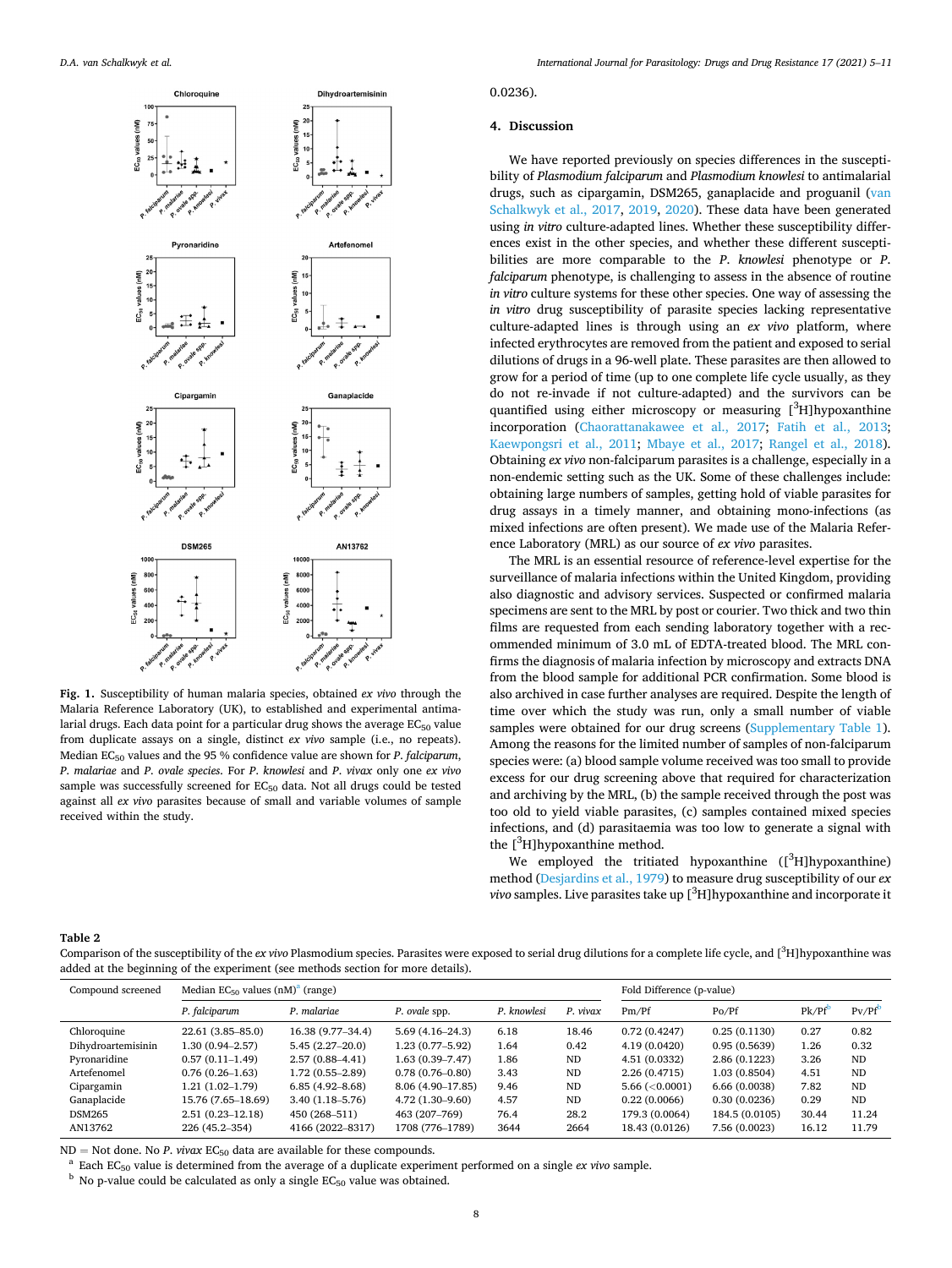into their nucleic acids. Thus, using the  $[^3H]$ hypoxanthine method to measure *ex vivo* growth eliminates the need to subjectively assess schizont maturation which is the method more widely used in other *ex vivo* studies in endemic countries [\(Chaorattanakawee et al., 2017](#page-5-0); [Rus](#page-6-0)[sell et al., 2003, 2012\)](#page-6-0). Using our approach, the  $[^3H]$ hypoxanthine was added at the beginning of each experiment, and surviving parasites allowed to incorporate the DNA precursor for the entire length of the drug exposure, an approach previously adopted by Arnold et al. for testing *P. knowlesi in vitro* [\(Arnold et al., 2016](#page-5-0)). In our assays no unlabelled hypoxanthine was added so that parasites were forced to incorporate only the [<sup>3</sup>H]hypoxanthine, thereby ensuring the signal generated was as large as possible even with low parasitaemia samples. Traditionally, *in vitro* drug assays are initiated with parasites growing in a small amount of unlabelled hypoxanthine (i.e., 2 μM), with the tritiated hypoxanthine added 24 h before the end of the experiment to allow for the radiolabel to be incorporated into DNA. Furthermore, most *ex vivo* drug assays on *P. vivax* use large amounts of human serum (20 %) in their growth media. Human serum contains hypoxanthine which may also compete for uptake into DNA by parasites ([Psychogios et al., 2011](#page-6-0)). We observed that both unlabelled hypoxanthine and high serum media reduced the incorporation of  $[^3H]$ hypoxanthine, thereby reducing the signal window and the Zˊ value (a measure of the robustness of the assay) (Supplementary Figure 1). Since the *in vitro* parasites were able to grow successfully in the presence of only radiolabeled hypoxanthine, our *ex vivo* experiments were run without unlabelled hypoxanthine and high serum. Serum has previously been shown to be important in supporting *P*. *vivax ex vivo* growth ([Brockelman et al., 1985;](#page-5-0) [Chotivanich](#page-5-0)  [et al., 2001](#page-5-0)), and thus its absence here may have contributed to the low success rate of our *P*. *vivax* and *P*. *ovale* assays. However, the conditions adopted were able to support growth of the *in vitro* lines as well as the *ex vivo P*. *knowlesi* sample, most *P*. *malariae* and *P*. *falciparum* samples, and several *P*. *ovale* samples. Future work could focus on identifying optimal conditions for assaying *P*. *vivax* and *P*. *ovale* species *ex vivo* in non-endemic settings that allow for improved [<sup>3</sup>H]hypoxanthine incorporation so as to maintain a good signal window and assay quality.

Another reason for the small number of viable *P. vivax* and *P. ovale*  samples could be the use of anticoagulant used during blood collection. Samples to the MRL were all received from hospitals using the recommended purple-top Vacutainer® tubes containing EDTA (1.8 mg/mL) as anticoagulant. EDTA is reported to have a toxic effect on parasite viability ([Russell et al., 2012](#page-6-0)). This study used passive sample collection so we were unable to alter the method for blood collection. Interestingly, we have collected several *ex vivo P*. *falciparum* samples by similar methodology since 2012 and showed a high (*>*90 %) success rate for culture adaptation (e.g. ([van Schalkwyk et al., 2013\)](#page-6-0)). Also, most *P. falciparum* and *P. malariae* samples, and the single *P. knowlesi* sample used in this study were successfully assayed. This suggests that, if inhibition of growth by EDTA is a factor, some species (e.g., *P. vivax*) may be more susceptible to this toxicity than others.

Despite these limitations, we were able to obtain a small number of *P*. *malariae, P*. *ovale* and *P*. *falciparum* parasites to assay successfully for drug susceptibility. We limited our drug screen to only seven *P*. *falciparum* samples as these would provide a similar number of comparator samples to the *P*. *malariae* and *P*. *ovale* spp.

In the course of the study we obtained only one *P*. *knowlesi* sample – this species is rarely detected among malaria cases in the UK - but the sample volume and excellent viability allowed us to screen all our drugs of interest. The *P*. *knowlesi ex vivo* EC<sub>50</sub> data ([Table 2](#page-3-0)) showed remarkable congruence with the EC50 data reported in [Table 1](#page-2-0) for the *in vitro*  A1-H.1 clone, tested under similar *ex vivo* conditions. For *P*. *falciparum*, there was also good agreement between *ex vivo* and *in vitro* data observed for most drugs. This provides us with confidence in the methodology used to screen the other species for drug susceptibility.

The *ex vivo* drug susceptibility data reported here for *P*. *malariae* and *P*. *ovale* spp., and compared with *P*. *falciparum*, confirm our hypotheses that there are species differences in drug susceptibility, and that these

susceptibility profiles are more similar to the zoonotic *P*. *knowlesi* than to *P. falciparum* [\(Table 2\)](#page-3-0). With a few exceptions, there were generally small differences in median  $EC_{50}$  values for chloroquine, pyronaridine, dihydroartemisinin and artefenomel for *P*. *malariae* or *P*. *ovale* when compared with *P*. *falciparum* [\(Table 2\)](#page-3-0). Most comparisons between species for these compounds were not significantly different or were only marginally so ([Table 2](#page-3-0)).

For the new antimalarial agents cipargamin, DSM265 and AN13762, the differences in median EC50 values between *P*. *malariae* or *P*. *ovale*  spp. compared with *P*. *falciparum* were large (*>*5.6 fold; and up to 184 fold for DSM265) and were, in many cases, highly significant [\(Table 2](#page-3-0)). The reduced susceptibility of *P*. *malariae* or *P*. *ovale* spp. compared with *P*. *falciparum* to these three antimalarial agents match the susceptibility profiles obtained in comparisons of *P*. *knowlesi* with *P*. *falciparum* either *in vitro* [\(Table 1\)](#page-2-0) or *ex vivo* ([Table 2](#page-3-0)). Our *ex vivo* cipargamin susceptibility data are similar to those reported previously for ten *P*. *falciparum*  and ten *P*. *vivax* isolates from Thailand (median  $EC_{50}$  values  $<$  10 nM). However, there was no species difference in drug susceptibility reported between *P*. *vivax* and *P*. *falciparum* in that study ([Rottmann et al., 2010](#page-6-0)). Of note, different methodologies were employed in those *ex vivo* drug screens. Cipargamin activity against either rings stages or trophozoite stages was determined using a modified WHO schizont maturation assay and the growth media used was McCoy's 5A medium supplemented with  $20 \% AB<sup>+</sup>$  human serum as compared to our RPMI-based media lacking serum ([Russell et al., 2003](#page-6-0); [Sharrock et al., 2008](#page-6-0)). Nevertheless, without more *P*. *vivax* data in our study, it is impossible to draw further conclusions about potential species differences with *P*. *falciparum* for comparison to that study. For DSM265, *ex vivo* drug assays performed by others revealed a 5-fold lower susceptibility to *P*. *vivax* versus *P*. *falciparum* in isolates sampled from Papua, Indonesia ([Phillips et al., 2016](#page-6-0)). Coupled with our *ex vivo* data reported here, this confirms that DSM265 is more potent against *P*. *falciparum* than against any of the other malaria species.

Conversely, *P*. *malariae* and *P*. *ovale* spp. are more susceptible to ganaplacide than *P*. *falciparum*. Again, this greater susceptibility to ganaplacide is more similar to the profile of *P*. *knowlesi* than to that of *P*. *falciparum* ([Tables 1 and 2\)](#page-2-0). Our data are in close agreement with a recent study comparing the *ex vivo* activity of ganaplacide (KAF156) against *P. falciparum* and *P. vivax*. Using parasites obtained from Thailand and Indonesia, *P. falciparum* samples were shown to be less susceptible to ganaplacide (median  $EC_{50}$  value  $= 12.6$  nM) than *P. vivax* samples (median  $EC_{50}$  value = 5.5 nM) ([Kuhen et al., 2014\)](#page-5-0).

We were only able to obtain data from a single *P*. *vivax ex vivo*  sample, and could only screen four drugs with the limited sample size ([Table 2\)](#page-3-0). The reason for this high attrition rate for this species (only 1/ 12 successful assays, Supplementary Table 1) compared with other species tested, is unclear. As mentioned above, it could be related to the absence of serum in our assays or the use of EDTA vials for blood collection. However, the *P*. *vivax* drug susceptibility data we obtained are similar to the data reported for the other non-falciparum malaria species. The  $EC_{50}$  data for chloroquine and dihydroartemisinin against our non-falciparum species were less than 4-fold different from the median *P. falciparum* EC<sub>50</sub> values. However, DSM265 and AN13762 were 11-fold less potent against *P*. *vivax* than *P*. *falciparum*, confirming trends observed for the other non-falciparum species.

It is interesting to note how similar the species differences were for the non-falciparum species compared to *P*. *falciparum* for cipargamin (5.66–7.82 fold), ganaplacide (0.22–0.30 fold) and AN13762 (7.56–18.43 fold; [Table 2\)](#page-3-0). However, there were large differences observed for DSM265, ranging from around 11-fold for *P*. *vivax* to 184 fold for *P*. *ovale* spp. when compared to *P*. *falciparum* ([Table 2\)](#page-3-0). Further studies are needed to confirm these data on more *P*. *vivax* and *P*. *knowlesi*  samples, and to investigate this remarkable diversity in susceptibility to DSM265, an inhibitor of the enzyme dihydroorotate dehydrogenase (DHODH) ([Phillips et al., 2015\)](#page-6-0).

It should be noted that cipargamin remains highly potent against all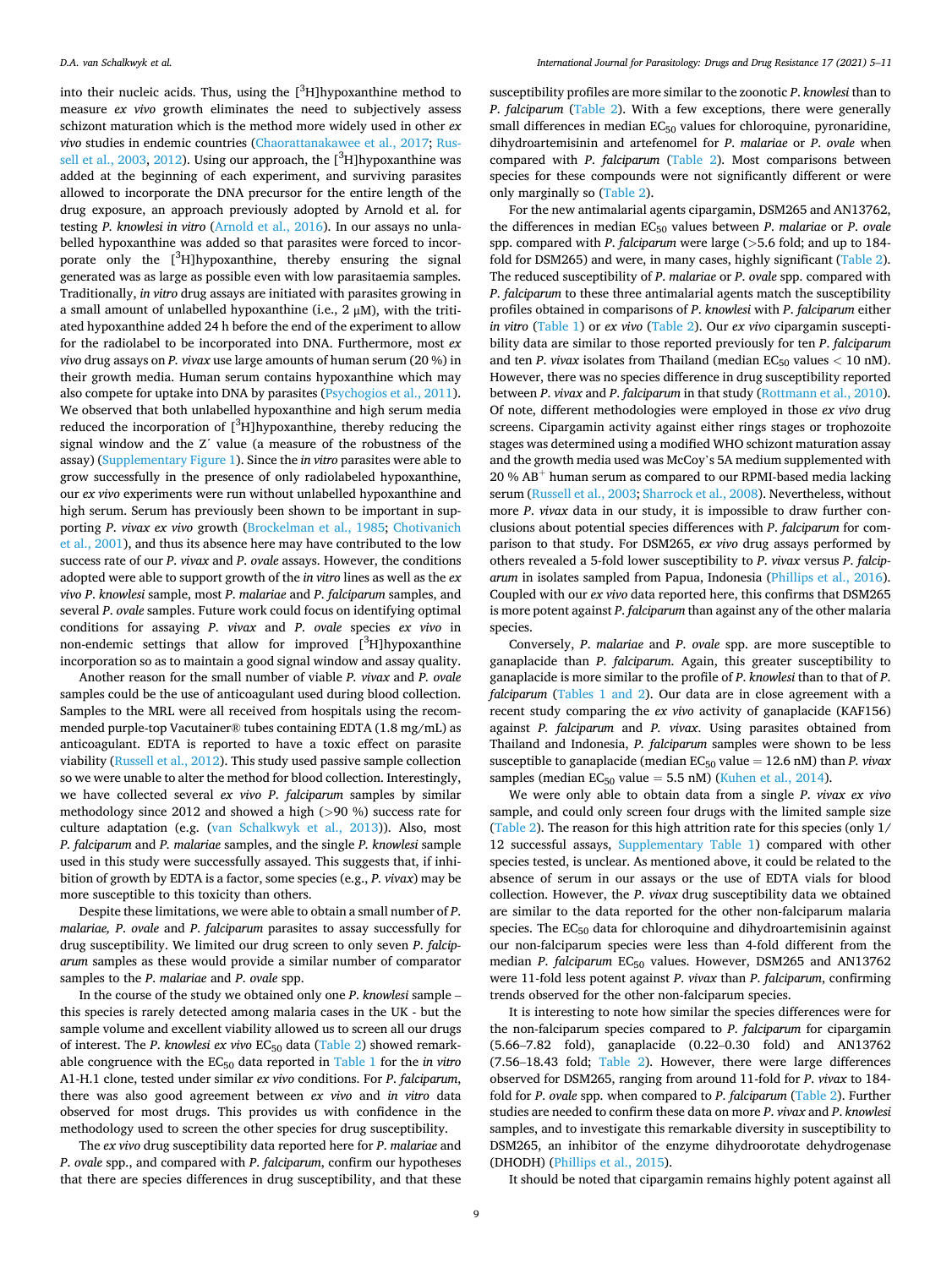*International Journal for Parasitology: Drugs and Drug Resistance 17 (2021) 5–11*

#### **Appendix A. Supplementary data**

Supplementary data to this article can be found online at [https://doi.](https://doi.org/10.1016/j.ijpddr.2021.07.002)  [org/10.1016/j.ijpddr.2021.07.002](https://doi.org/10.1016/j.ijpddr.2021.07.002).

## **References**

- [Arnold, M.S., Engel, J.A., Chua, M.J., Fisher, G.M., Skinner-Adams, T.S., Andrews, K.T.,](http://refhub.elsevier.com/S2211-3207(21)00033-6/sref1)  2016. Adaptation of the [ 3 [H\]hypoxanthine uptake assay for](http://refhub.elsevier.com/S2211-3207(21)00033-6/sref1) *in vitro*-cultured *Plasmodium knowlesi* [malaria parasites. Antimicrob. Agents Chemother. 60,](http://refhub.elsevier.com/S2211-3207(21)00033-6/sref1) [4361](http://refhub.elsevier.com/S2211-3207(21)00033-6/sref1)–4363.
- [Brasil, P., Zalis, M.G., de Pina-Costa, A., Siqueira, A.M., Junior, C.B., Silva, S., Areas, A.L.](http://refhub.elsevier.com/S2211-3207(21)00033-6/sref2)  [L., Pelajo-Machado, M., de Alvarenga, D.A.M., da Silva Santelli, A.C.F.,](http://refhub.elsevier.com/S2211-3207(21)00033-6/sref2)  [Albuquerque, H.G., Cravo, P., Santos de Abreu, F.V., Peterka, C.L., Zanini, G.M.,](http://refhub.elsevier.com/S2211-3207(21)00033-6/sref2) [Suarez Mutis, M.C., Pissinatti, A., Lourenco-de-Oliveira, R., de Brito, C.F.A., de](http://refhub.elsevier.com/S2211-3207(21)00033-6/sref2)  [Fatima Ferreira-da-Cruz, M., Culleton, R., Daniel-Ribeiro, C.T., 2017. Outbreak of](http://refhub.elsevier.com/S2211-3207(21)00033-6/sref2)  human malaria caused by *Plasmodium simium* [in the Atlantic Forest in Rio de Janeiro:](http://refhub.elsevier.com/S2211-3207(21)00033-6/sref2)  [a molecular epidemiological investigation. Lancet Glob Health 5, e1038](http://refhub.elsevier.com/S2211-3207(21)00033-6/sref2)–e1046.
- [Brockelman, C.R., Tan-Ariya, P., Laovanitch, R., 1985. Observation on complete](http://refhub.elsevier.com/S2211-3207(21)00033-6/sref3) schizogony of *[Plasmodium vivax in vitro](http://refhub.elsevier.com/S2211-3207(21)00033-6/sref3)*. J. Protozool. 32, 76–80.
- [Chaorattanakawee, S., Lon, C., Chann, S., Thay, K.H., Kong, N., You, Y., Sundrakes, S.,](http://refhub.elsevier.com/S2211-3207(21)00033-6/sref4)  [Thamnurak, C., Chattrakarn, S., Praditpol, C., Yingyuen, K., Wojnarski, M., Huy, R.,](http://refhub.elsevier.com/S2211-3207(21)00033-6/sref4)  [Spring, M.D., Walsh, D.S., Patel, J.C., Lin, J., Juliano, J.J., Lanteri, C.A., Saunders, D.](http://refhub.elsevier.com/S2211-3207(21)00033-6/sref4)  L., 2017. Measuring *ex vivo* [drug susceptibility in](http://refhub.elsevier.com/S2211-3207(21)00033-6/sref4) *Plasmodium vivax* isolates from [Cambodia. Malar. J. 16, 392](http://refhub.elsevier.com/S2211-3207(21)00033-6/sref4).
- [Chotivanich, K., Silamut, K., Udomsangpetch, R., Stepniewska, K.A.,](http://refhub.elsevier.com/S2211-3207(21)00033-6/sref5) [Pukrittayakamee, S., Looareesuwan, S., White, N.J., 2001.](http://refhub.elsevier.com/S2211-3207(21)00033-6/sref5) *Ex-vivo* short-term culture [and developmental assessment of](http://refhub.elsevier.com/S2211-3207(21)00033-6/sref5) *Plasmodium vivax*. Trans. R. Soc. Trop. Med. Hyg. [95, 677](http://refhub.elsevier.com/S2211-3207(21)00033-6/sref5)–680.
- [Desjardins, R.E., Canfield, C.J., Haynes, J.D., Chulay, J.D., 1979. Quantitative assessment](http://refhub.elsevier.com/S2211-3207(21)00033-6/sref6)  of antimalarial activity *in vitro* [by a semiautomated microdilution technique.](http://refhub.elsevier.com/S2211-3207(21)00033-6/sref6) [Antimicrob. Agents Chemother. 16, 710](http://refhub.elsevier.com/S2211-3207(21)00033-6/sref6)–718.
- [Fatih, F.A., Staines, H.M., Siner, A., Ahmed, M.A., Woon, L.C., Pasini, E.M., Kocken, C.H.,](http://refhub.elsevier.com/S2211-3207(21)00033-6/sref7)  [Singh, B., Cox-Singh, J., Krishna, S., 2013. Susceptibility of human](http://refhub.elsevier.com/S2211-3207(21)00033-6/sref7) *Plasmodium knowlesi* [infections to anti-malarials. Malar. J. 12, 425.](http://refhub.elsevier.com/S2211-3207(21)00033-6/sref7)
- [Gamo, F.J., Sanz, L.M., Vidal, J., de Cozar, C., Alvarez, E., Lavandera, J.L.,](http://refhub.elsevier.com/S2211-3207(21)00033-6/sref8) [Vanderwall, D.E., Green, D.V.S., Kumar, V., Hasan, S., Brown, J.R., Peishoff, C.E.,](http://refhub.elsevier.com/S2211-3207(21)00033-6/sref8)  [Cardon, L.R., Garcia-Bustos, J.F., 2010. Thousands of chemical starting points for](http://refhub.elsevier.com/S2211-3207(21)00033-6/sref8)  [antimalarial lead identification. Nature 465, 305](http://refhub.elsevier.com/S2211-3207(21)00033-6/sref8)–310.
- [Gruring, C., Moon, R.W., Lim, C., Holder, A.A., Blackman, M.J., Duraisingh, M.T., 2014.](http://refhub.elsevier.com/S2211-3207(21)00033-6/sref9)  [Human red blood cell-adapted](http://refhub.elsevier.com/S2211-3207(21)00033-6/sref9) *Plasmodium knowlesi* parasites: a new model system [for malaria research. Cell Microbiol. 16, 612](http://refhub.elsevier.com/S2211-3207(21)00033-6/sref9)–620.
- [Guiguemde, W.A., Shelat, A.A., Bouck, D., Duffy, S., Crowther, G.J., Davis, P.H.,](http://refhub.elsevier.com/S2211-3207(21)00033-6/sref10) [Smithson, D.C., Connelly, M., Clark, J., Zhu, F., Jimenez-Diaz, M.B., Martinez, M.S.,](http://refhub.elsevier.com/S2211-3207(21)00033-6/sref10)  [Wilson, E.B., Tripathi, A.K., Gut, J., Sharlow, E.R., Bathurst, I., El Mazouni, F.,](http://refhub.elsevier.com/S2211-3207(21)00033-6/sref10) [Fowble, J.W., Forquer, I., McGinley, P.L., Castro, S., Angulo-Barturen, I., Ferrer, S.,](http://refhub.elsevier.com/S2211-3207(21)00033-6/sref10)  [Rosenthal, P.J., Derisi, J.L., Sullivan, D.J., Lazo, J.S., Roos, D.S., Riscoe, M.K.,](http://refhub.elsevier.com/S2211-3207(21)00033-6/sref10) [Phillips, M.A., Rathod, P.K., Van Voorhis, W.C., Avery, V.M., Guy, R.K., 2010.](http://refhub.elsevier.com/S2211-3207(21)00033-6/sref10)  Chemical genetics of *[Plasmodium falciparum](http://refhub.elsevier.com/S2211-3207(21)00033-6/sref10)*. Nature 465, 311–315.
- [Kaewpongsri, S., Sriprawat, K., Suwanarusk, R., Kyle, D.E., Lek-Uthai, U., Leimanis, M.,](http://refhub.elsevier.com/S2211-3207(21)00033-6/sref11)  [Lwin, K.M., Phyo, A.P., Zwang, J., Russell, B., Nosten, F., Renia, L., 2011. The](http://refhub.elsevier.com/S2211-3207(21)00033-6/sref11) presence of leukocytes in *ex vivo* [assays significantly increases the 50-percent](http://refhub.elsevier.com/S2211-3207(21)00033-6/sref11) [inhibitory concentrations of artesunate and chloroquine against](http://refhub.elsevier.com/S2211-3207(21)00033-6/sref11) *Plasmodium vivax*  and *Plasmodium falciparum*[. Antimicrob. Agents Chemother. 55, 1300](http://refhub.elsevier.com/S2211-3207(21)00033-6/sref11)–1304.
- [Kuhen, K.L., Chatterjee, A.K., Rottmann, M., Gagaring, K., Borboa, R., Buenviaje, J.,](http://refhub.elsevier.com/S2211-3207(21)00033-6/sref12)  [Chen, Z., Francek, C., Wu, T., Nagle, A., Barnes, S.W., Plouffe, D., Lee, M.C.,](http://refhub.elsevier.com/S2211-3207(21)00033-6/sref12) [Fidock, D.A., Graumans, W., van de Vegte-Bolmer, M., van Gemert, G.J.,](http://refhub.elsevier.com/S2211-3207(21)00033-6/sref12) [Wirjanata, G., Sebayang, B., Marfurt, J., Russell, B., Suwanarusk, R., Price, R.N.,](http://refhub.elsevier.com/S2211-3207(21)00033-6/sref12) [Nosten, F., Tungtaeng, A., Gettayacamin, M., Sattabongkot, J., Taylor, J., Walker, J.](http://refhub.elsevier.com/S2211-3207(21)00033-6/sref12)  [R., Tully, D., Patra, K.P., Flannery, E.L., Vinetz, J.M., Renia, L., Sauerwein, R.W.,](http://refhub.elsevier.com/S2211-3207(21)00033-6/sref12) [Winzeler, E.A., Glynne, R.J., Diagana, T.T., 2014. KAF156 is an antimalarial clinical](http://refhub.elsevier.com/S2211-3207(21)00033-6/sref12)  [candidate with potential for use in prophylaxis, treatment, and prevention of disease](http://refhub.elsevier.com/S2211-3207(21)00033-6/sref12)  [transmission. Antimicrob. Agents Chemother. 58, 5060](http://refhub.elsevier.com/S2211-3207(21)00033-6/sref12)–5067.
- [Lalremruata, A., Magris, M., Vivas-Martinez, S., Koehler, M., Esen, M., Kempaiah, P.,](http://refhub.elsevier.com/S2211-3207(21)00033-6/sref13) [Jeyaraj, S., Perkins, D.J., Mordmuller, B., Metzger, W.G., 2015. Natural infection of](http://refhub.elsevier.com/S2211-3207(21)00033-6/sref13)  *Plasmodium brasilianum* [in humans: man and monkey share quartan malaria parasites](http://refhub.elsevier.com/S2211-3207(21)00033-6/sref13)  [in the Venezuelan Amazon. EBioMedicine 2, 1186](http://refhub.elsevier.com/S2211-3207(21)00033-6/sref13)–1192.
- [Lim, C., Hansen, E., DeSimone, T.M., Moreno, Y., Junker, K., Bei, A., Brugnara, C.,](http://refhub.elsevier.com/S2211-3207(21)00033-6/sref14)  [Buckee, C.O., Duraisingh, M.T., 2013. Expansion of host cellular niche can drive](http://refhub.elsevier.com/S2211-3207(21)00033-6/sref14) [adaptation of a zoonotic malaria parasite to humans. Nat. Commun. 4, 1638](http://refhub.elsevier.com/S2211-3207(21)00033-6/sref14).
- [Llanos-Cuentas, A., Casapia, M., Chuquiyauri, R., Hinojosa, J.C., Kerr, N., Rosario, M.,](http://refhub.elsevier.com/S2211-3207(21)00033-6/sref15)  [Toovey, S., Arch, R.H., Phillips, M.A., Rozenberg, F.D., Bath, J., Ng, C.L., Cowell, A.](http://refhub.elsevier.com/S2211-3207(21)00033-6/sref15)  [N., Winzeler, E.A., Fidock, D.A., Baker, M., Mohrle, J.J., Hooft van Huijsduijnen, R.,](http://refhub.elsevier.com/S2211-3207(21)00033-6/sref15)  [Gobeau, N., Araeipour, N., Andenmatten, N., Ruckle, T., Duparc, S., 2018.](http://refhub.elsevier.com/S2211-3207(21)00033-6/sref15)  [Antimalarial activity of single-dose DSM265, a novel plasmodium dihydroorotate](http://refhub.elsevier.com/S2211-3207(21)00033-6/sref15) [dehydrogenase inhibitor, in patients with uncomplicated](http://refhub.elsevier.com/S2211-3207(21)00033-6/sref15) *Plasmodium falciparum* or *Plasmodium vivax* [malaria infection: a proof-of-concept, open-label, phase 2a study.](http://refhub.elsevier.com/S2211-3207(21)00033-6/sref15)  [Lancet Infect. Dis. 18, 874](http://refhub.elsevier.com/S2211-3207(21)00033-6/sref15)–883.
- [Mbaye, A., Gaye, A., Dieye, B., Ndiaye, Y.D., Bei, A.K., Affara, M., Deme, A.B., Yade, M.](http://refhub.elsevier.com/S2211-3207(21)00033-6/sref16)  [S., Diongue, K., Ndiaye, I.M., Ndiaye, T., Sy, M., Sy, N., Koita, O., Krogstad, D.J.,](http://refhub.elsevier.com/S2211-3207(21)00033-6/sref16)  [Volkman, S., Nwakanma, D., Ndiaye, D., 2017.](http://refhub.elsevier.com/S2211-3207(21)00033-6/sref16) *Ex vivo* susceptibility and genotyping of *Plasmodium falciparum* [isolates from Pikine, Senegal. Malar. J. 16, 250.](http://refhub.elsevier.com/S2211-3207(21)00033-6/sref16)
- [Moon, R.W., Hall, J., Rangkuti, F., Ho, Y.S., Almond, N., Mitchell, G.H., Pain, A.,](http://refhub.elsevier.com/S2211-3207(21)00033-6/sref17)  [Holder, A.A., Blackman, M.J., 2013. Adaptation of the genetically tractable malaria](http://refhub.elsevier.com/S2211-3207(21)00033-6/sref17)

reported here [\(Table 2](#page-3-0)). Also, ganaplacide is revealed to be more potent against non-falciparum species which is good news. However, the observations of significantly lower potency of DSM265 and AN13762 against non-falciparum species are potentially of critical importance to future drug development [\(Table 2\)](#page-3-0). We cannot directly predict the clinical relevance of our *in vitro* findings in the absence of *in vivo* data from non-falciparum malaria patients, but it would be remarkable if the large species-specific differences observed here were not reflected in different clinical outcomes in treated infections. For example, a recent clinical trial in Peru showed that DSM265 was highly effective at clearing most *P*. *falciparum* infections while none of the *P*. *vivax* infections were cleared, even at higher doses than the ones used to treat *P*. *falciparum* infections (Llanos-Cuentas et al., 2018). Therefore, based on our *ex vivo* drug susceptibility data presented here, we might predict that DSM265 treatment would also be insufficient to clear either *P. malariae*  and *P. ovale* spp. infections, given that these species are less susceptible to DSM265 than *P. vivax*.

<span id="page-5-0"></span>species in spite of the lower susceptibility of non-falciparum species

## **5. Conclusion**

In this study we sought to test two hypotheses: (a) that there are species differences in drug susceptibility, and (b) that the other nonfalciparum malaria species (*P*. *vivax*, *P*. *malariae* and the *P*. *ovale* species) will be more similar to *P*. *knowlesi* in their drug susceptibility profiles than to *P*. *falciparum*. Using a small panel of *ex vivo P*. *malariae*, *P*. *ovale*, and *P*. *falciparum* samples, and single *P*. *vivax* and *P*. *knowlesi*  samples, we demonstrate that there are indeed species differences in drug susceptibility, particularly to the experimental antimalarial agents cipargamin, ganaplacide, DSM265 and AN13762. Furthermore, the susceptibility profiles of *P*. *malariae* and *P*. *ovale* spp. are more similar to the susceptibility profile of *P*. *knowlesi* (*in vitro* and *ex vivo*) than of *P*. *falciparum*. This reinforces the value of complementing *in vitro* drug discovery approaches using *P*. *falciparum* with concurrent screening against *P*. *knowlesi*.

#### **Author contributions**

CJS, DAvS, RM conceived and designed the study. DAvS and CJS performed the experiments. DAvS, RM, MD, DL and CJS analysed the data. DAvS and CJS wrote the paper. All authors read and approved the final manuscript.

## **Funding**

This project was funded by the Medicines for Malaria Venture, grant MMV RD/15/0017 awarded to DAvS. RWM is supported by the UK Medical Research Council (MRC) Career Development Award (MR/ M021157/1) jointly funded by the UK MRC and the UK Department for International Development. CJS is supported by Public Health England and the UK Medical Research Council.

#### **Declaration of competing interest**

MD and DL are employees of the funder, the Medicines for Malaria Venture. All other authors: no competing interests to declare.

#### **Acknowledgements**

The authors extend their deepest gratitude to the staff of the Malaria Reference Laboratory for their support through supplying the *ex vivo*  parasite samples. We also wish to thank Lindsay Stewart for genotyping the *P*. *falciparum* isolate.